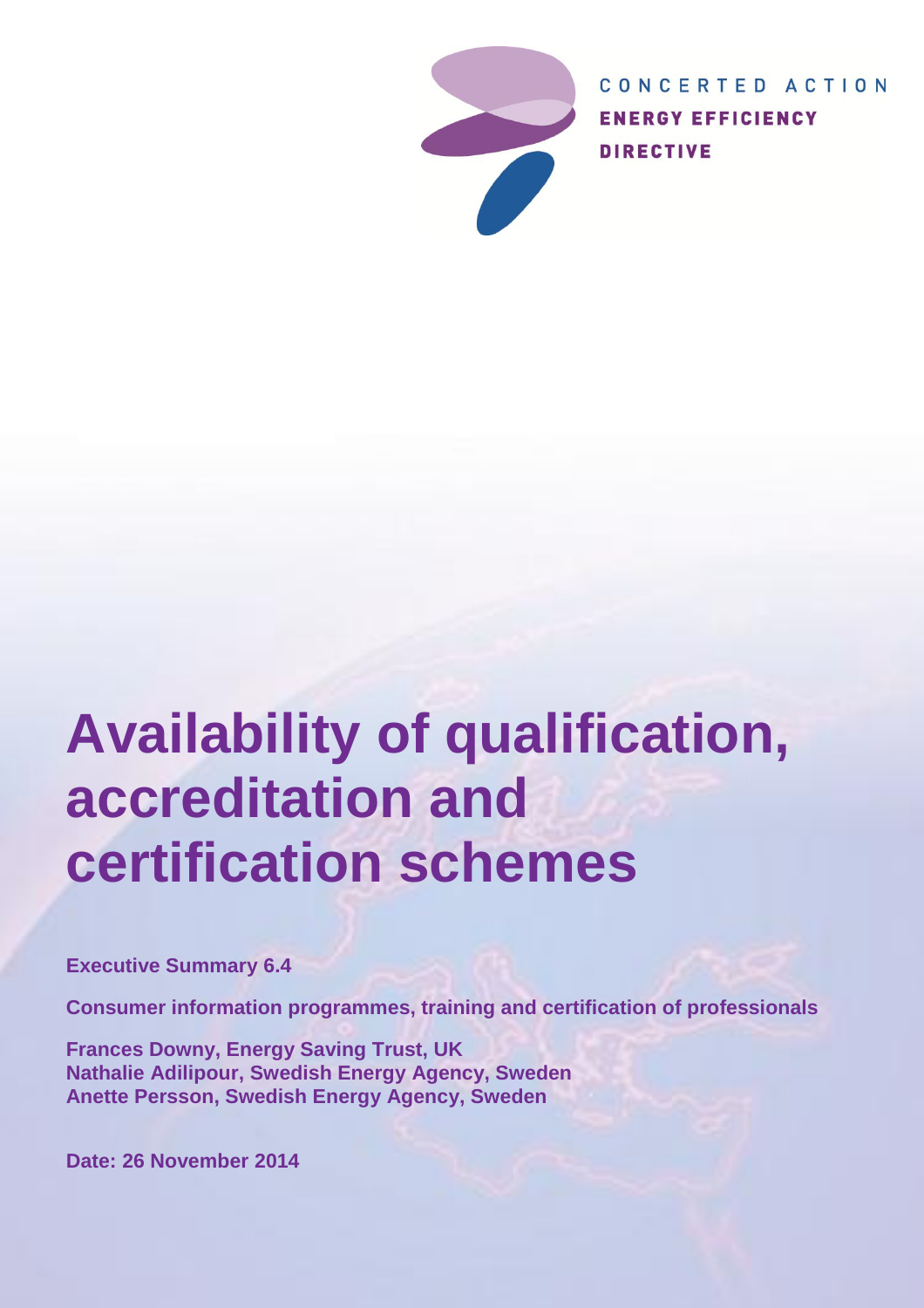## **1 Summary**

According to the Energy Efficiency Directive (EED) article 16, where a Member State (MS) considers that the national level of technical competence, objectivity and reliability is insufficient it shall ensure that certification, accreditation or equivalent qualification schemes are available for **providers of energy services**, **energy auditors**, **energy managers and installers of energy-related building elements**. The deadline for this provision is 31 December 2014.

Furthermore, MS shall make publicly available the certification/accreditation/qualification schemes and cooperate among themselves and with the Commission on comparisons between and recognition of the schemes.

In preparation for this research, a questionnaire relating to the implementation of article 16 was sent to MS: 28 out of 29 countries responded. The main result was that for most categories of energy professionals (providers of energy performance contracting, energy auditors, energy managers, energy advisers, installers of energy-related building elements, maintenance and support, and providers of energy statistics) the national level of competence, objectivity and reliability is considered sufficient.

"Providers of energy performance contracts" was the only category where less than half of the MS (13 MS) considered the level of competence as sufficient. The main reason MS gave for this is that the market for energy performance contracts is not yet developed in their country. The question where most MS answered 'insufficient' was for maintenance and support professionals (7MS).

Several MS have qualification/accreditation and certification schemes in place across a range of areas, the most common being for energy auditors (13 MS), followed by providers of energy services (10 MS). 14 MS have chosen mandatory schemes instead of voluntary schemes.

Person certification is more common than company certification although in several countries the certification/accreditation/qualification could be applied to either a person or a company. For providers of energy services it is often the company, an ESCO, which is qualified/certified/accredited.

The duration of the required training varies substantially between MS and depending on the scheme and the category of energy professional. 13 MS require a combination of practical and theoretical examinations.

7 MS are currently (or are planning to) cooperating with other MS as regards the recognition of their qualification/accreditation/certification scheme. This is most important for small countries, and most MS seek to cooperate with neighbouring countries.

A majority of those MS who have or are planning to introduce a scheme are also planning to have measures to inform citizens about the availability of these schemes. The measures described are promotion/information/communication campaigns and information through websites. 7 MS have answered that they will make a list of providers of energy services available on the government's or energy agency's website, and 3 of those 7 MS will combine this measure with an information campaign.

Half of the MS who have or are planning to introduce a scheme are also planning to introduce measures to attract energy professionals to become certified. It is more common for MS with voluntary schemes to plan such measures than for MS with mandatory schemes. Information on websites, workshops, communication and/or marketing campaigns are the most commonly planned measures.

Both the Concerted Action Renewable Energy Sources Directive (CA RES) and Concerted Action Energy Performance of Buildings Directive (CA EPBD) have discussed the issue of qualification, accreditation and certification relating to the requirements of the respective directives and there are links to the requirements of the EED. In many cases, the RES and EPBD directives deal with a sub-set of energy professionals compared to the broader approach in the EED but many challenges are similar, for instance relating to cross-border cooperation. Another important difference is that the requirements in RES and EPBD are to a larger extent are mandatory, whereas in the EED the MS have more flexibility.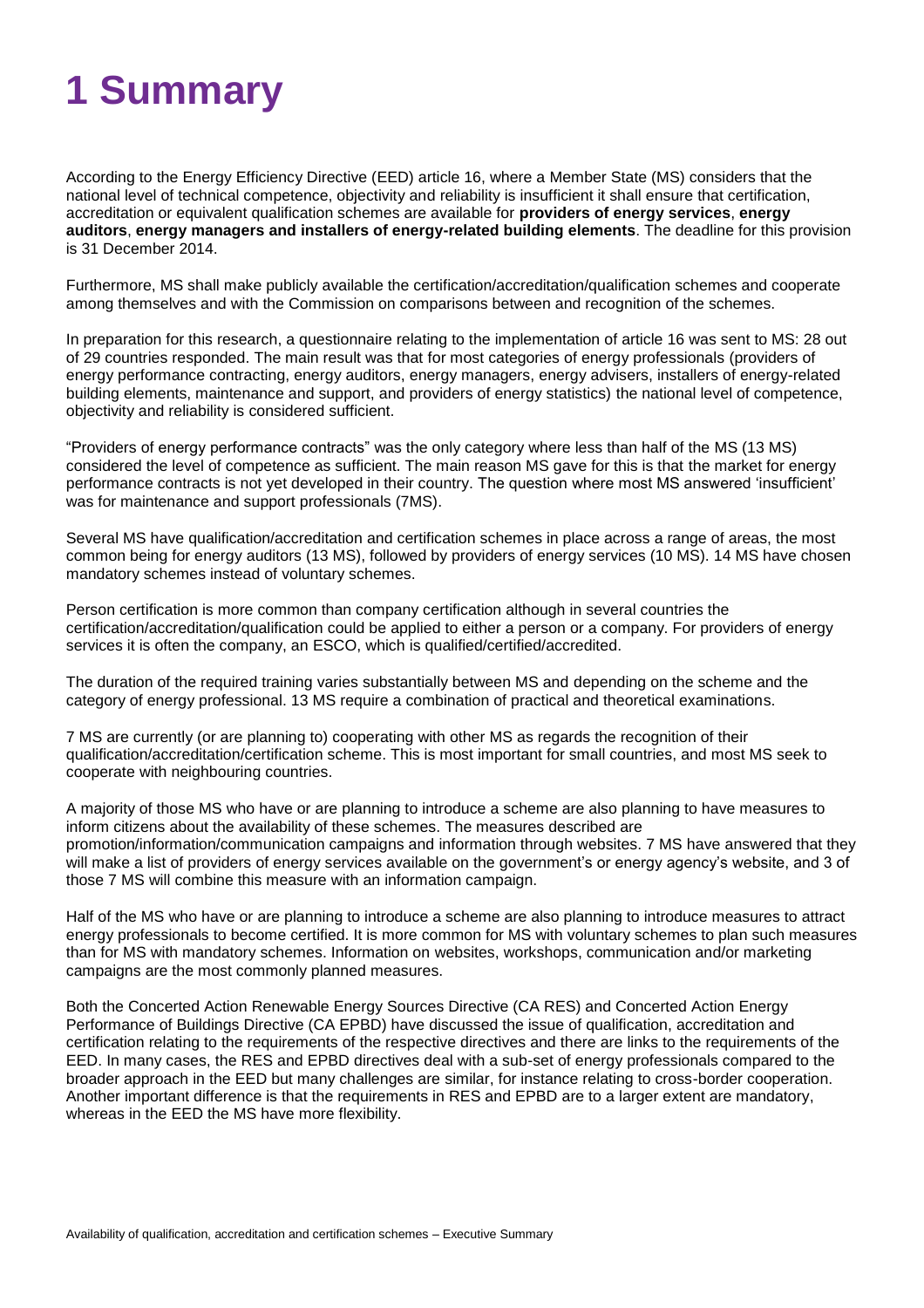### **2 Recommendations**

Participating Member States discussed the challenges relating to the implementation of article 16. The discussions were focussed around four topics: Cross-border collaboration, Consumer awareness, How to attract energy professionals and Training. Recommendations resulting from these discussions are presented below.

In addition, a discussion on the links to the EPBD and RES directives took place, with a view to develop an understanding of the possibilities of a coordinated approach across the directives. It was concluded that there is a certain overlap between the directives, where certification in the EPBD and to some extent the RES covers a subset of the energy professions that can be certified under the EED. From the point of view of an energy expert who could cover several professions (e.g. energy certification of buildings, energy audits, inspection of heating systems, and installation of energy-related building elements or small-scale renewable installations) it is recommended that MS take a coordinated approach to the requirements in different directives, to avoid professionals having to meet over-lapping requirements.

#### **Cross-border collaboration**

- **Need for a National Contact Point (NCP):** There might be a need for a central contact point at national level because requirements are found in different directives that typically are handled by different Ministries.
- **Work on understanding the requirements in different countries:** The first step in cross-border collaboration is to understand the requirements in other countries in order to be able to compare them to an MS's own requirements.

#### **Consumer awareness**

- **Registers of experts:** It is important for consumers to be able to easily find the certified/accredited/qualified experts.
- **Targeted information campaigns:** The target group is not homogenous and therefore the message must be adapted to different target groups in order to be effective.

#### **Attract energy professionals**

- **"Obligation plays the role of attraction":** If certification is mandatory in order to perform certain tasks, i.e energy audits according to EED article 8, clearly this is a strong incentive for professionals to become certified.
- **Access to financial incentives is an important carrot:** If access to financial incentives, such as soft loans or similar, is dependent on the use of certified experts, this is an important incentive for energy professionals to become certified.

#### **Training**

- **Investigate the needs for training of energy service providers:** In what areas (buildings, transport, other) are the needs for training most important?
- **Develop auditor training related to transport:** Transport is included in audits of large companies, however training on these topics has not yet been well developed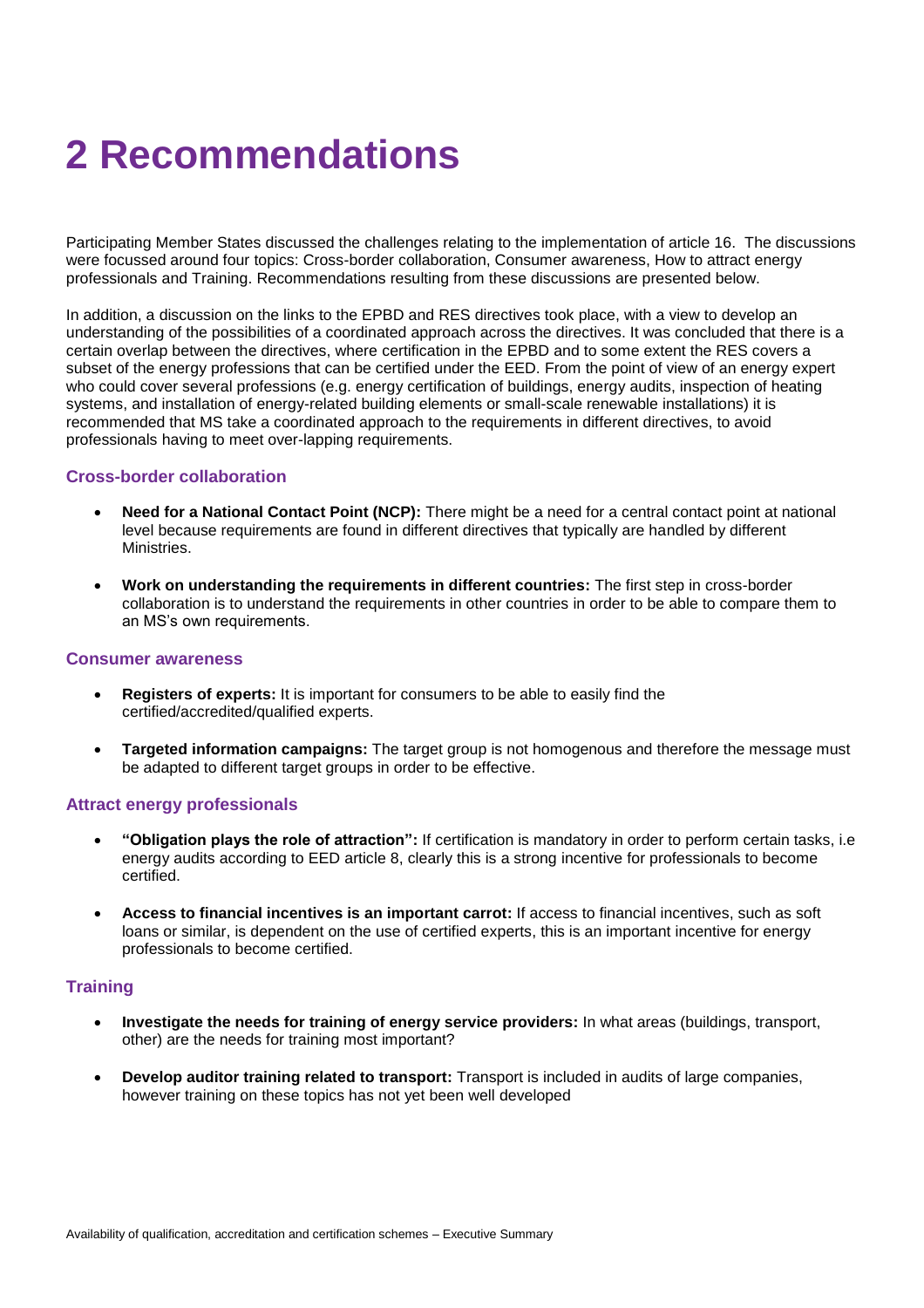The discussions were summarised in a poster, see below:



#### **Figure 1: Poster illustrating the results of the two sessions in Milan on availability of qualification, accreditation and certification schemes**

In addition to the topics mentioned above, some additional challenges related to the implementation of article 16 were identified as part of this research, and these could be an inspiration for future discussions by this group:

- Defining the scope of professionals
- How to set up a coherent scheme reflecting the requirements of the different directives
- Lots of schemes exist is there a need for additional schemes?
- Certification of ESCOs what should be the main criteria for certification?
- Qualifications for auditors of large companies (link to EED art. 8)
- How to develop a cost-effective system and make it attractive on the market
- Lack of confidence in standards?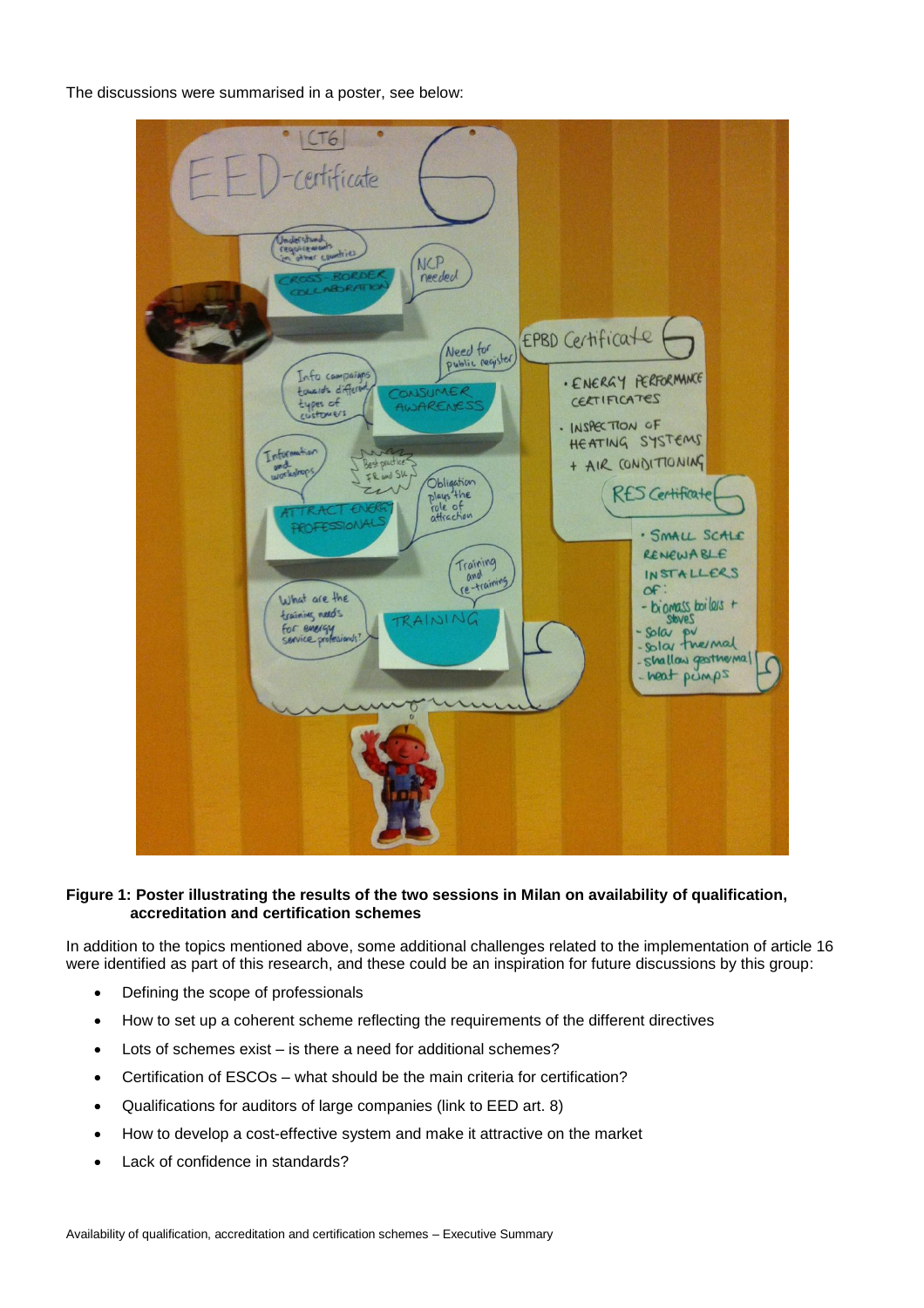### **3 Practical Examples**

Slovakia present a best practice case study of implementing art.16, covering training, consumer awareness, how to attract energy professionals and cross-border collaboration. Below is an example of a training scheme for energy auditors. See also [http://www.ca-eed.eu/good-practices/member-state-presentations/consumer](http://www.ca-eed.eu/good-practices/member-state-presentations/consumer-information/availability-of-qualification-accreditation-and-certification-schemes)[information/availability-of-qualification-accreditation-and-certification-schemes](http://www.ca-eed.eu/good-practices/member-state-presentations/consumer-information/availability-of-qualification-accreditation-and-certification-schemes)



**Figure 2: Best practice from Slovakia – training scheme for energy auditors**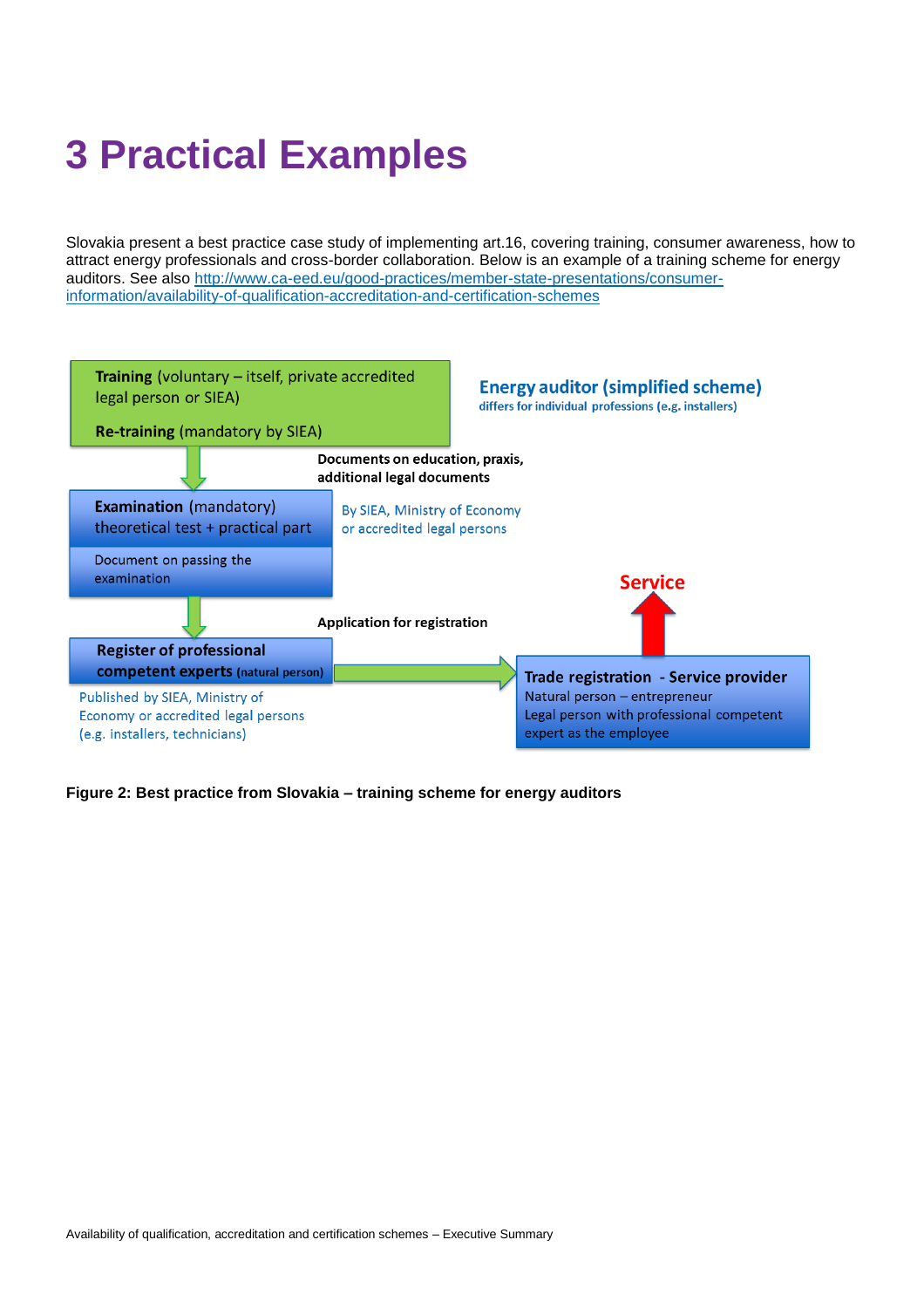Another example from France who present the RGE quality label. See also [http://www.ca-eed.eu/good](http://www.ca-eed.eu/good-practices/member-state-presentations/consumer-information/availability-of-qualification-accreditation-and-certification-schemes)[practices/member-state-presentations/consumer-information/availability-of-qualification-accreditation-and](http://www.ca-eed.eu/good-practices/member-state-presentations/consumer-information/availability-of-qualification-accreditation-and-certification-schemes)[certification-schemes](http://www.ca-eed.eu/good-practices/member-state-presentations/consumer-information/availability-of-qualification-accreditation-and-certification-schemes)







### **Example of a certification scheme: RGE quality label**

- Addresses several types of professionals:
	- Installation of renewable energy equipments
	- Energy efficiency works (new buildings / renovation)
	- Studies, consulting, ..., related to EE.
- Voluntary scheme but RGE label required to benefit from soft loans and tax credits
- National registry
- Awareness campaign
- By the end of June 2014 :
	- 16,200 enterprises have obtained the RGE label  $\bullet$
	- Representing 3.68% of the building sector enterprises
	- 10,000 more applications are under acceptation process

**Figure 3: Best practice from France – the RGE quality label**